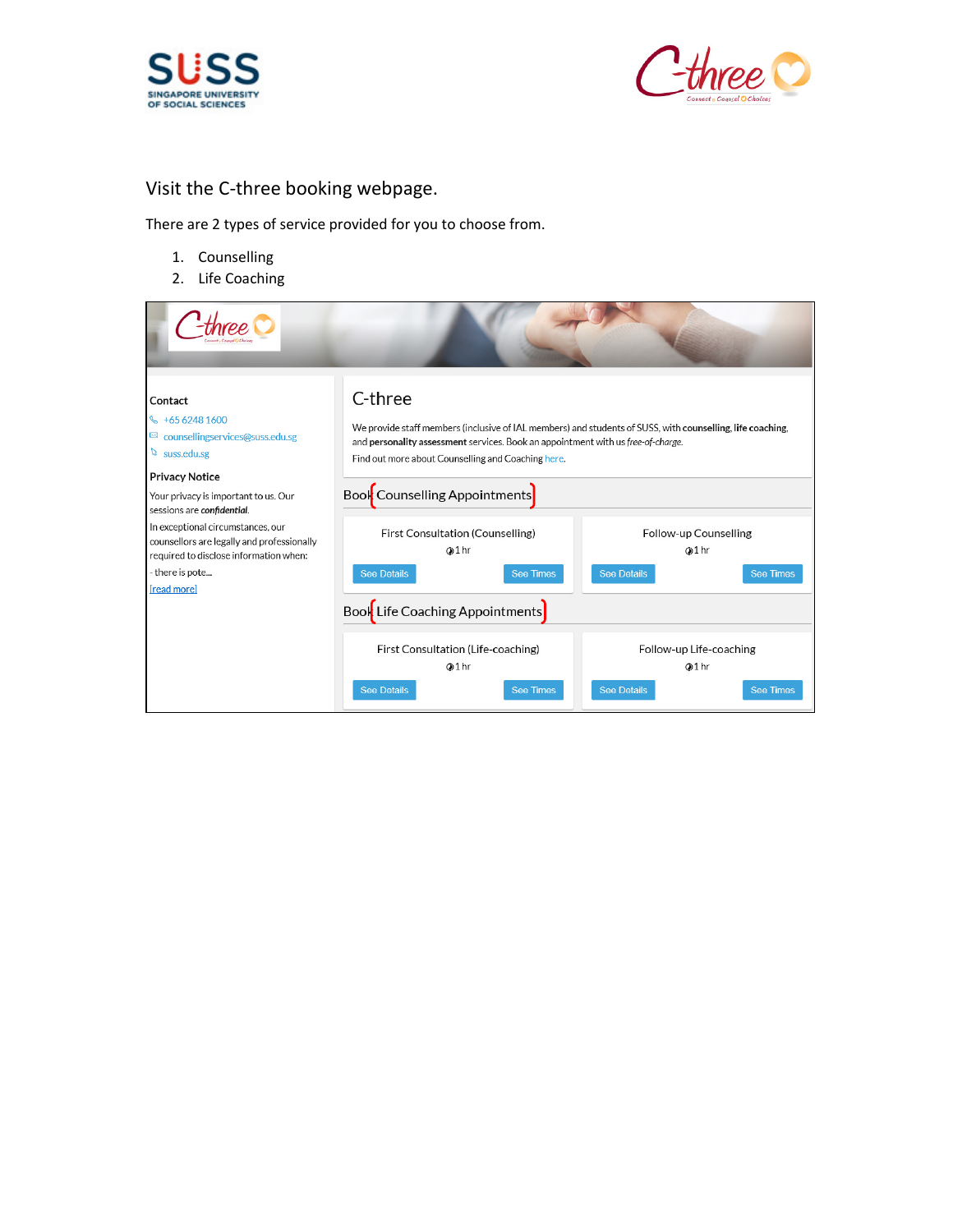



1. Select the service type.

If you are a first timer, please select "First Consultation". You will be asked to enter PI No. to verify that you are a SUSS student.

For follow-up sessions, please select "Follow-up".

Then click on "See Times" button to continue.



2. Select your Counsellor or Coach. [Not applicable for First Timer]

When no Counsellor or Coach is selected, text field shows "No Preference".

Click on the text field "No Preference", then select the name of Counsellor or Coach that appears below.

| Service | Where                    | When       | Details |  |
|---------|--------------------------|------------|---------|--|
|         | Se Follow Counselling    |            |         |  |
|         | 쓰. No Preference         |            |         |  |
|         | 9<br>Online / Phone      |            |         |  |
|         |                          |            |         |  |
|         |                          | Counsellor |         |  |
| 2       |                          |            |         |  |
|         | [Counsellor-in-training] |            |         |  |
|         |                          |            |         |  |
|         | [Counsellor-in-training] |            |         |  |
|         |                          | See Slots  |         |  |
|         |                          |            |         |  |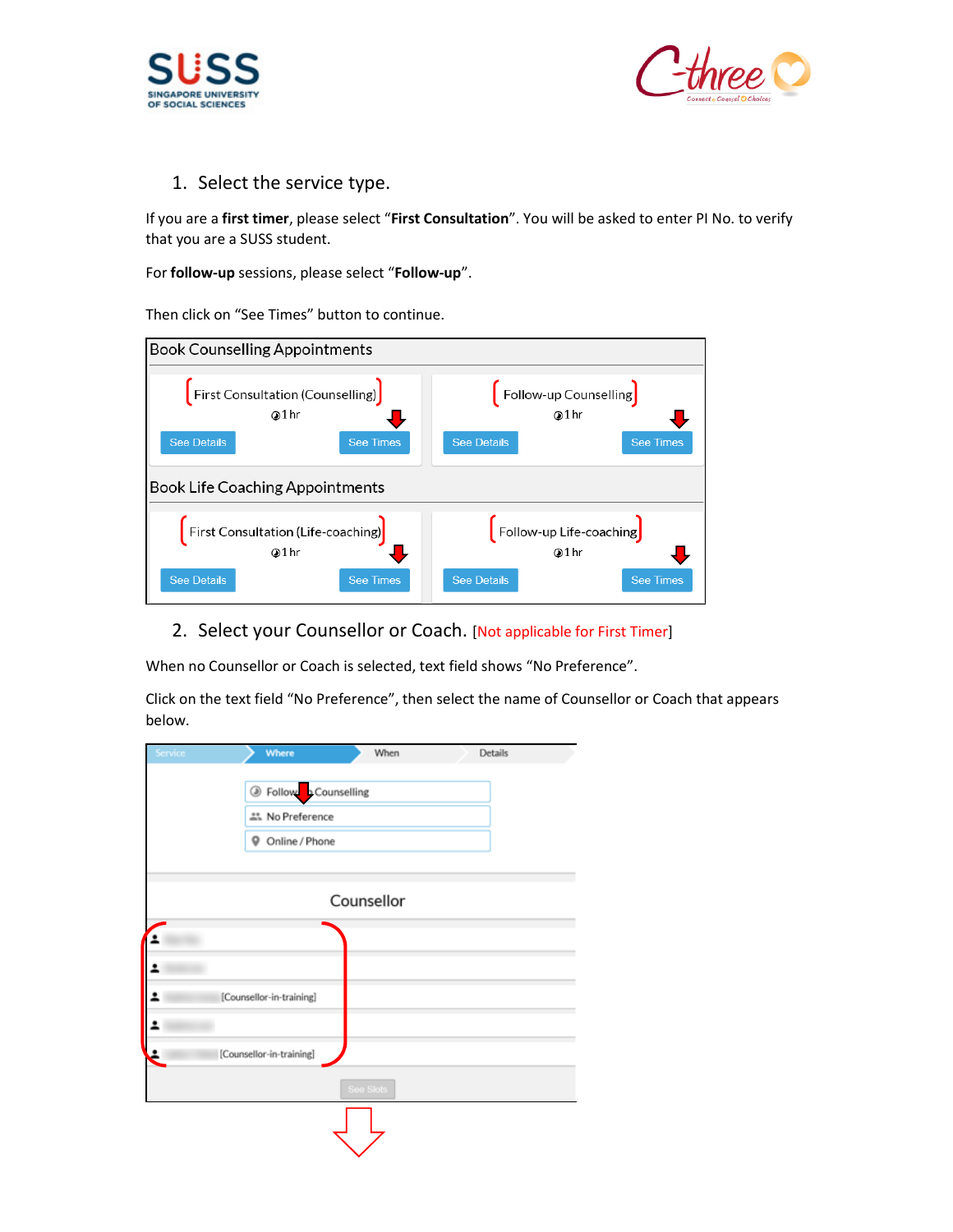



Once a Counsellor or Coach has been selected, their name will be shown in the textbox.

Click on "See Slots" button to continue.

| Service | Where                                                          | When       | Details |  |
|---------|----------------------------------------------------------------|------------|---------|--|
|         | <sup>3</sup> Follow-up Counselling<br>Հ<br>Online / Phone<br>۰ |            |         |  |
|         |                                                                | Counsellor |         |  |
| 2       |                                                                |            |         |  |
|         |                                                                |            |         |  |
|         | [Counsellor-in-training]                                       |            |         |  |
|         |                                                                |            |         |  |
|         | [Counsellor-in-training]                                       |            |         |  |
|         |                                                                | See Slots  |         |  |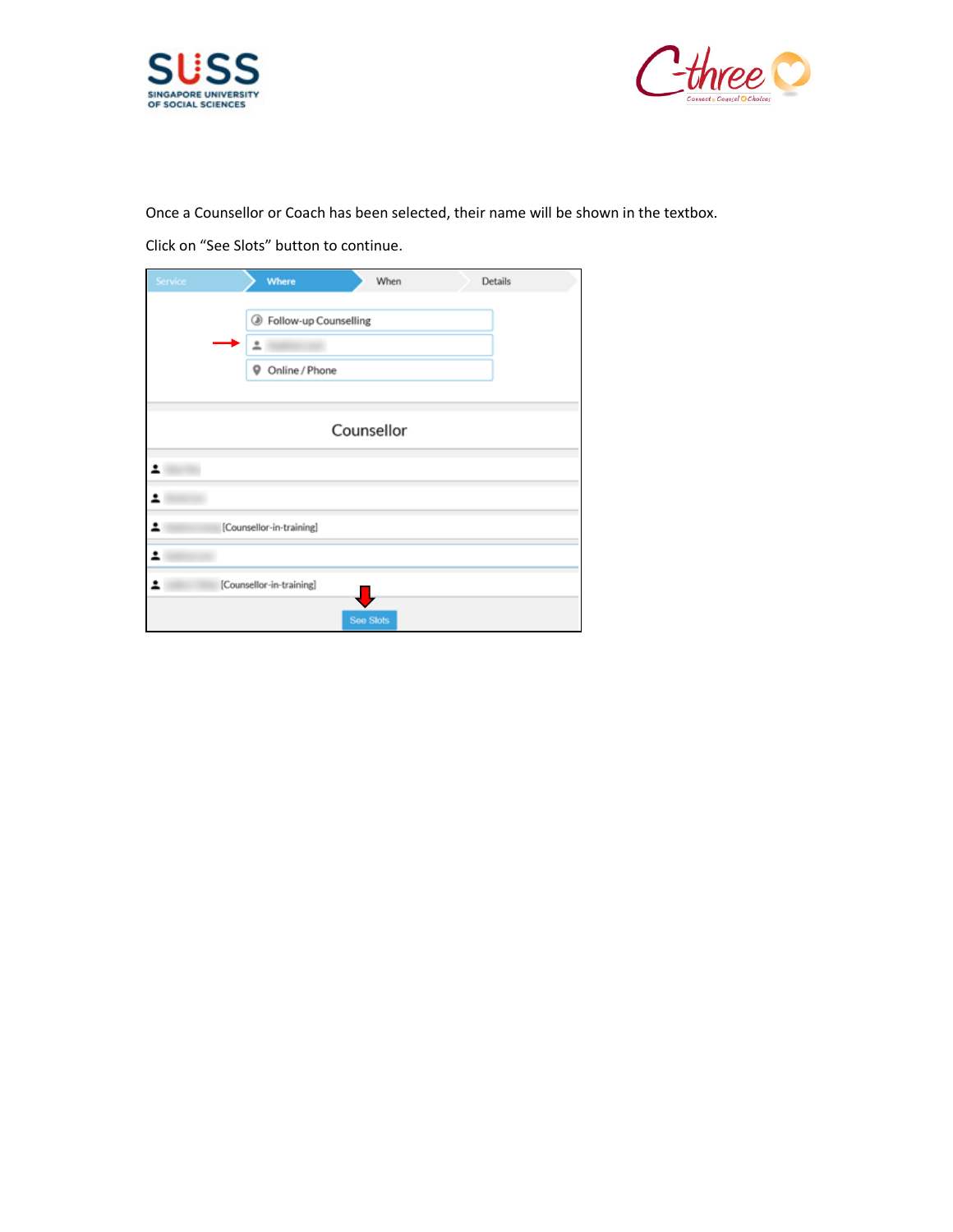



# 3. Select Date/Time slot to book your appointment.

Click on the available 1 hour time slots to book appointment for each day.

| Service               |                                   | <b>Where</b>        | When                                               |                       | <b>Details</b>      |                       |  |  |
|-----------------------|-----------------------------------|---------------------|----------------------------------------------------|-----------------------|---------------------|-----------------------|--|--|
|                       | March 2020 -                      |                     | <b>B</b> Follow-up Counselling                     |                       |                     |                       |  |  |
|                       | <b>FIRST SLOT</b><br><b>TODAY</b> |                     | ≗<br>9<br>Online / Phone                           |                       |                     |                       |  |  |
|                       | くく<br>$>$ $\gg$                   |                     |                                                    |                       |                     |                       |  |  |
|                       |                                   |                     | Times are displayed in +08 (+08:00) Asia/Singapore |                       |                     |                       |  |  |
| Sunday<br>29          | Monday<br>30                      | Tuesdav<br>31       | Wednesday                                          | Thursday<br>2         | Friday<br>3         | Saturday<br>л         |  |  |
| No available<br>slots | 2:30Рм<br>3:30PM                  | 9:00AM<br>10:00ам   | 10:30мм<br>11:30AM                                 | No available<br>slots | 10:00 AM<br>11:00AM | No available<br>slots |  |  |
|                       | $2:45$ PM<br>$3:45$ PM            | 9:15AM<br>10:15AM   | 10:45AM<br>11:45AM                                 |                       | 10:15AM<br>11:15AM  |                       |  |  |
|                       | 3:00PM<br>4:00Рм                  | 9:30AM<br>10:30 мм  | 11:00 мм<br>12:00Рм                                |                       | 10:30AM<br>11:30AM  |                       |  |  |
|                       | 3:15PM<br>4:15РМ                  | 9:45AM<br>10:45 AM  | 4:00PM<br>5:00PM                                   |                       | 10:45 AM<br>11:45AM |                       |  |  |
|                       | 3:30Рм<br>4:30РМ                  | 10:00AM<br>11:00 AM |                                                    |                       | 11:00AM<br>12:00PM  |                       |  |  |
|                       | Show more                         | Show more           |                                                    |                       | Show more           |                       |  |  |

To show more dates for booking, click on the Month button to expand the Calendar.

| Service      |                |                     |                      | Where                              |                | <b>Service</b> |              | <b>Where</b>      | When                                               | <b>Details</b> |
|--------------|----------------|---------------------|----------------------|------------------------------------|----------------|----------------|--------------|-------------------|----------------------------------------------------|----------------|
|              |                |                     | March 2020 ^         |                                    |                |                |              | March 2020 -      | S Follow-up Counselling                            |                |
| Su-          | Mo             |                     | Tu We Th Fr Sa       |                                    |                |                | <b>TODAY</b> | <b>FIRST SLOT</b> | 흐                                                  |                |
| $\mathbf{1}$ | $\overline{2}$ |                     | $3 \quad 4$          | 5 6                                | $\overline{7}$ |                |              | $\ll$ < > »       | Online / Phone<br>9                                |                |
| 8.           | 9              |                     | 10 11 12 13 14       |                                    |                |                |              |                   |                                                    |                |
| 15           |                |                     | 16 17 18 19 20 21    |                                    |                |                |              |                   | Times are displayed in +08 (+08:00) Asia/Singapore | $\sim$         |
|              |                |                     | 22 23 24 25 26 27 28 |                                    |                |                |              |                   |                                                    |                |
| 29           | 30             | 31                  | 1                    | $2 \quad 3$                        | $\overline{4}$ |                |              |                   |                                                    |                |
| 5            | 6              | 7 8                 |                      | 9 10 11                            |                |                |              |                   |                                                    |                |
|              |                | <b>TODAY</b><br>くくく |                      | <b>FIRST SLOT</b><br>$\rightarrow$ |                |                |              |                   |                                                    |                |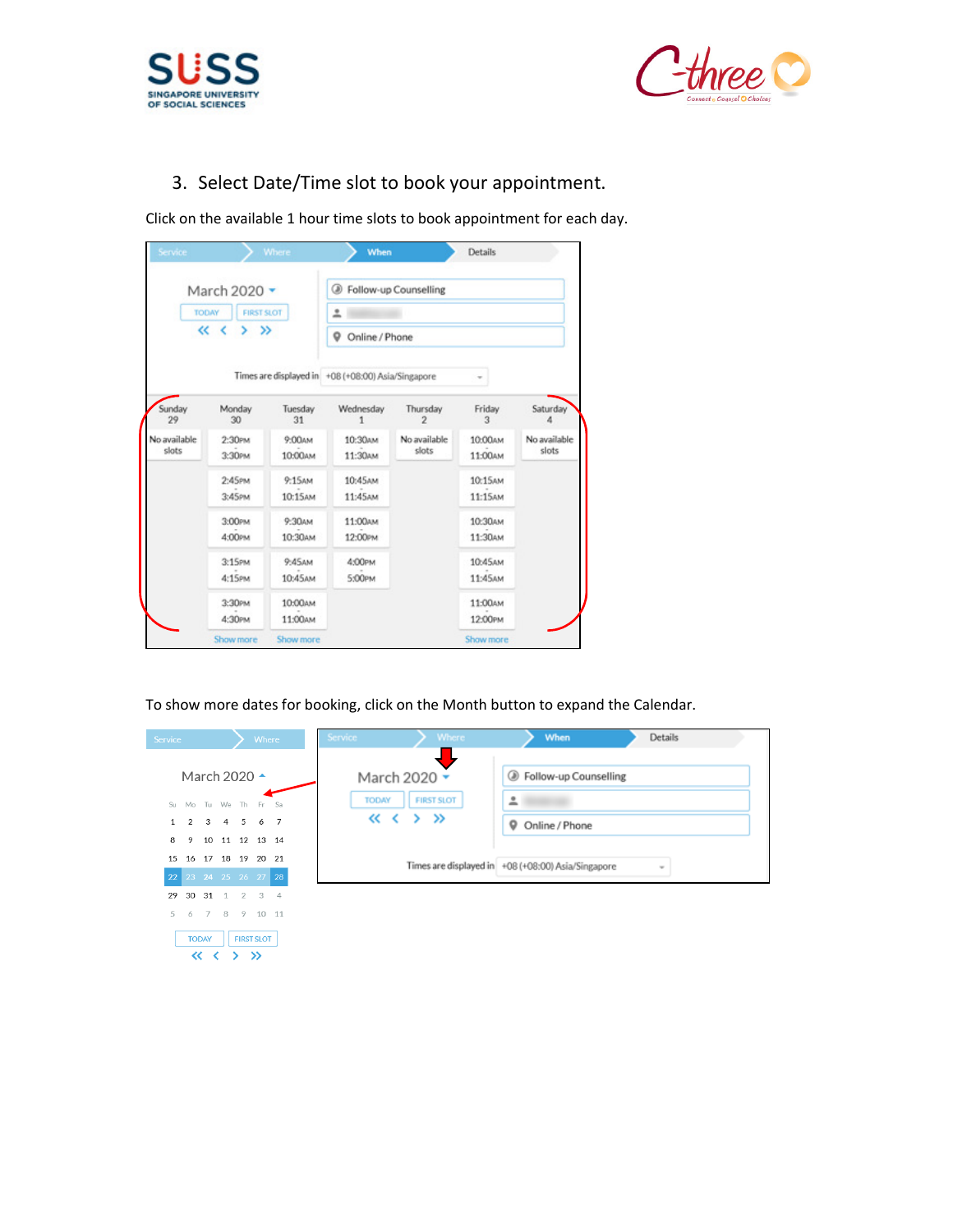



## 4. Contact information and TOS.

Enter your contact information.

Click on the flag to change the country of your mobile phone number. Then agree to the Terms of Service (ToS) by checking the checkboxes. Once done, click on the "Book" button to finish.

### For First Timers:

You will be asked to enter an additional text field PI No. to verify that you are a SUSS student.

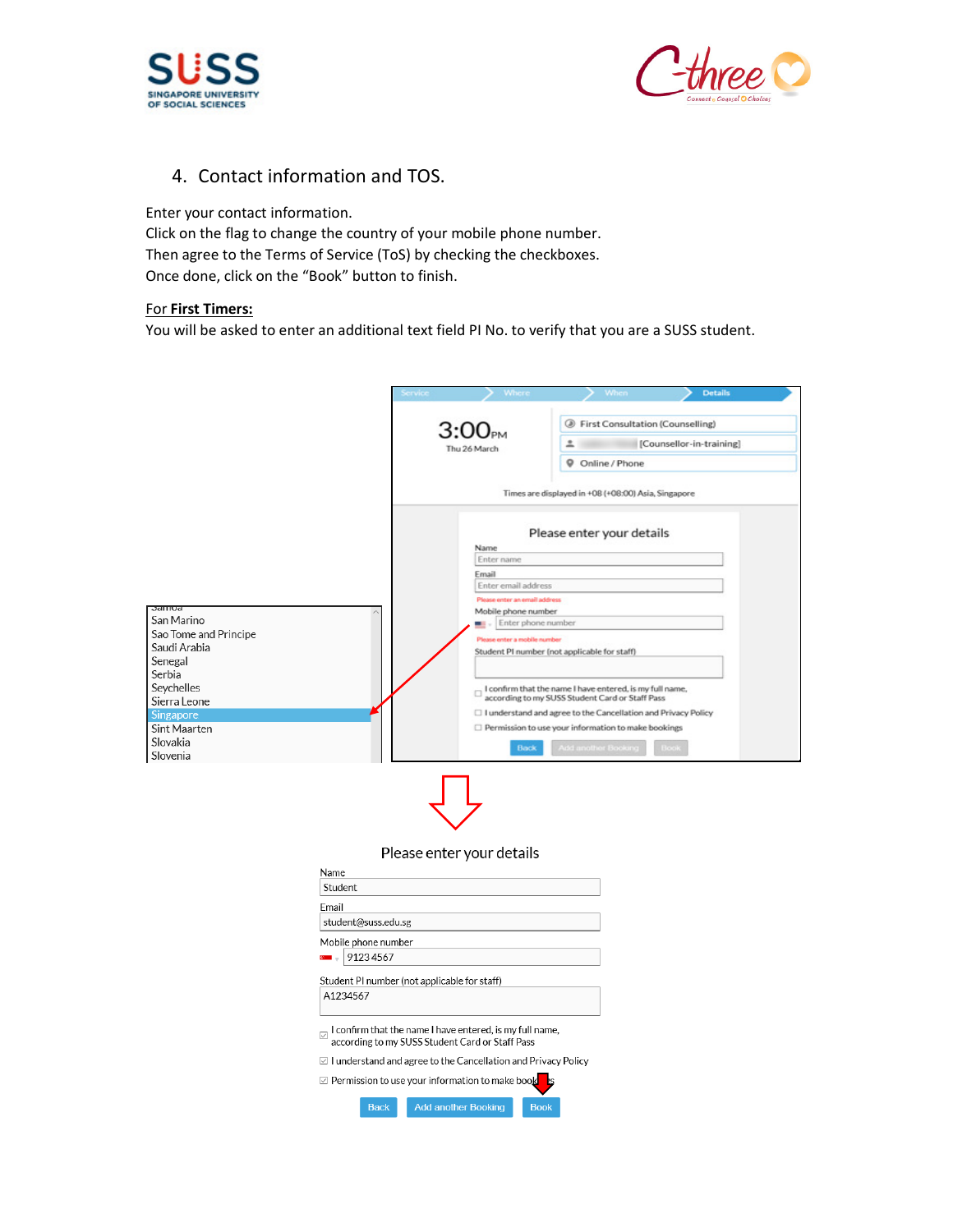



### For Follow-up sessions:

|                                                  | <b>Where</b><br>Service       | When:<br><b>Details</b>                                                                                                                                                       |  |  |
|--------------------------------------------------|-------------------------------|-------------------------------------------------------------------------------------------------------------------------------------------------------------------------------|--|--|
|                                                  | 10:00 <sub>AM</sub>           | Follow-up Counselling<br>⊛                                                                                                                                                    |  |  |
|                                                  | Fri 3 April                   | ≗                                                                                                                                                                             |  |  |
|                                                  |                               | 9<br>Online / Phone                                                                                                                                                           |  |  |
|                                                  |                               | Times are displayed in +08 (+08:00) Asia, Singapore                                                                                                                           |  |  |
|                                                  | Name<br>Enter name            | Please enter your details                                                                                                                                                     |  |  |
| Jalliud                                          | Email                         |                                                                                                                                                                               |  |  |
| San Marino                                       | Enter email address           |                                                                                                                                                                               |  |  |
| Sao Tome and Principe<br>Saudi Arabia            | Please enter an email address |                                                                                                                                                                               |  |  |
| Senegal                                          | Mobile phone number           |                                                                                                                                                                               |  |  |
| Serbia                                           | Enter phone number            |                                                                                                                                                                               |  |  |
| Seychelles                                       | Please enter a mobile number  |                                                                                                                                                                               |  |  |
| Sierra Leone<br><b>Singapore</b><br>Sint Maarten |                               | I am considerate of others, & will hold 2 appointments only at<br>□ any one time. Additional appointments will be cancelled<br>automatically to allow other clients a chance. |  |  |
| Slovakia                                         |                               | Permission to use your information to make bookings                                                                                                                           |  |  |
| Slovenia                                         | Back                          | Add another Booking<br>Book                                                                                                                                                   |  |  |

## Please enter your details

| Name                                                                                                                                                                                    |
|-----------------------------------------------------------------------------------------------------------------------------------------------------------------------------------------|
| <b>Student Name</b>                                                                                                                                                                     |
| Fmail                                                                                                                                                                                   |
| student@suss.edu.sg                                                                                                                                                                     |
| Mobile phone number                                                                                                                                                                     |
| 91234567                                                                                                                                                                                |
| I am considerate of others, & will hold 2 appointments only at<br>$\boxtimes$ any one time. Additional appointments will be cancelled<br>automatically to allow other clients a chance. |
| $\boxdot$ Permission to use your information to make bookin                                                                                                                             |
| <b>Back</b><br><b>Add another Booking</b><br><b>Book</b>                                                                                                                                |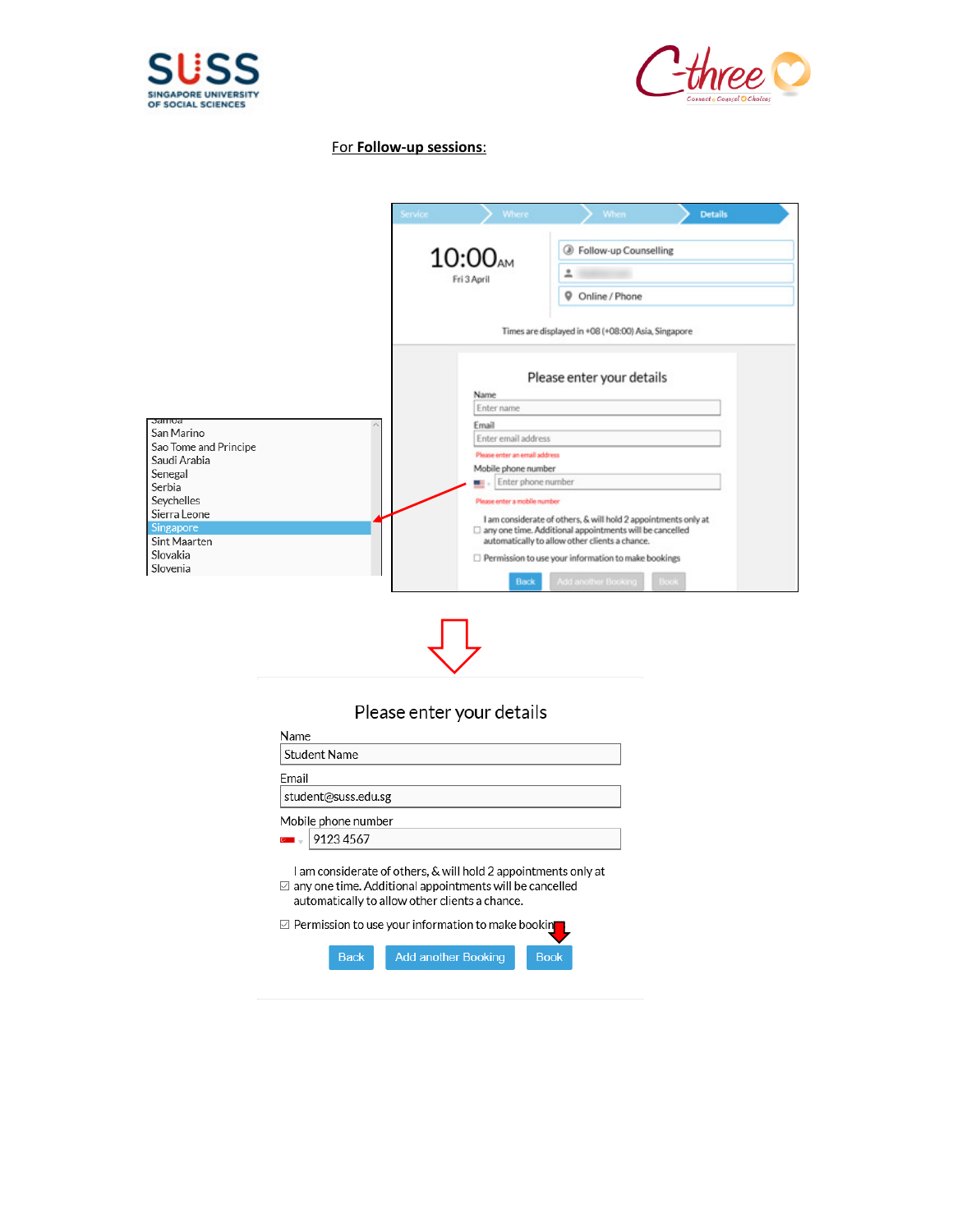



5. Booking confirmation.

Your booking is confirmed when the system displays "Your appointment is now confirmed".



You will receive 2 other confirmations via SMS and Email.

#### SMS



#### Email

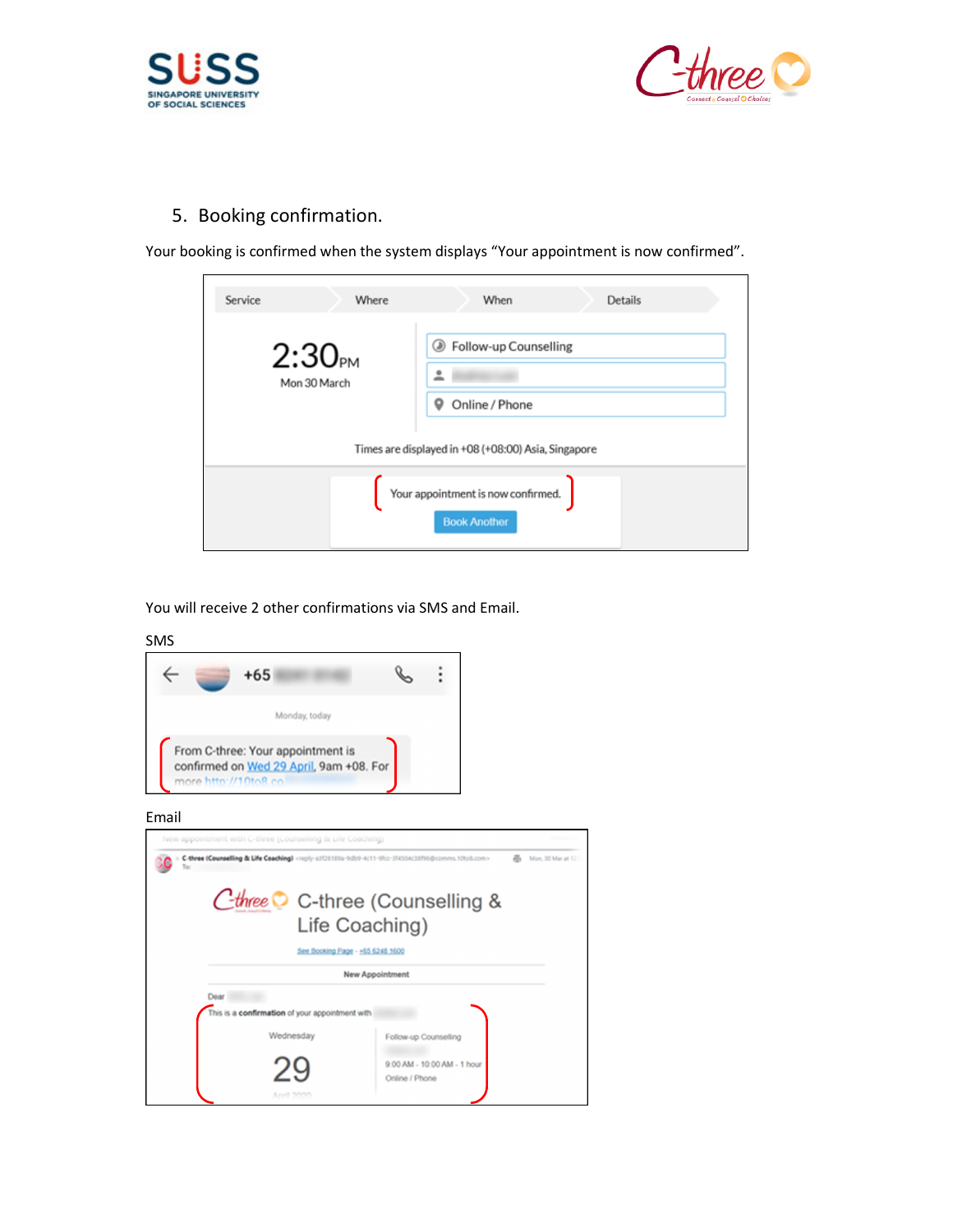



## 6. Add appointment to Calendar.

Open the Email booking confirmation. Scroll to the bottom. You will find 4 links.

| Cthree C C-three (Counselling &                                                                                                                                                                                                                                                                                                                                                                 |                                               |  |
|-------------------------------------------------------------------------------------------------------------------------------------------------------------------------------------------------------------------------------------------------------------------------------------------------------------------------------------------------------------------------------------------------|-----------------------------------------------|--|
| Life Coaching)                                                                                                                                                                                                                                                                                                                                                                                  |                                               |  |
| See Booking Page - +65 6248 1600                                                                                                                                                                                                                                                                                                                                                                |                                               |  |
|                                                                                                                                                                                                                                                                                                                                                                                                 | New Appointment                               |  |
| Dear<br>This is a confirmation of your appointment with                                                                                                                                                                                                                                                                                                                                         |                                               |  |
| Wednesday                                                                                                                                                                                                                                                                                                                                                                                       | Follow-up Counselling                         |  |
| April 2020                                                                                                                                                                                                                                                                                                                                                                                      | 9:00 AM - 10:00 AM - 1 hour<br>Online / Phone |  |
| <b>Meeting Details</b><br>Meeting ID: 190568222<br><b>Meeting Host</b><br>Dial in Numbers<br>+65 31587288-Singapore<br>+65 31651065-Singapore<br>+1 3017158592-US ()<br>+1 3126266799-US (Chicago)<br>+1 3462487799-US (Houston)<br>+1 4086380968-US (San Jose)<br>+1 4702509358-US (Atlanta)<br>+1 6027530140-US (Phoenix)                                                                     |                                               |  |
| +1 6465189805-US (New York)<br>+1 6468769923-US (New York)<br>+1 6513728299-US ()<br>+1 6692192599-US (San Jose)<br>+1 6699006833-US (San Jose)<br>+1 7209289299-US (Denver)<br>+1 7866351003-US (Miami)<br>+1 9712471195-US (Portland)<br>+1 2133388477-US (Los Angeles)<br>+1 2532158782-US ()<br>+1 6475580588-Canada<br>+17789072071-Canada<br>+1 4388097799-Canada<br>+1 5873281099-Canada |                                               |  |
| +1 6473744685-Canada<br>Join Zoom Meeting                                                                                                                                                                                                                                                                                                                                                       | Reply, Change or Cancel                       |  |
| + Add to Outlook<br>+ Add to Office 365                                                                                                                                                                                                                                                                                                                                                         | + Add To Google<br>+Add To Yahoo              |  |

Click on the links provided to add this appointment to your calendar.

- Add to Outlook
- Add to Office 365
- Add to Google
- Add to Yahoo

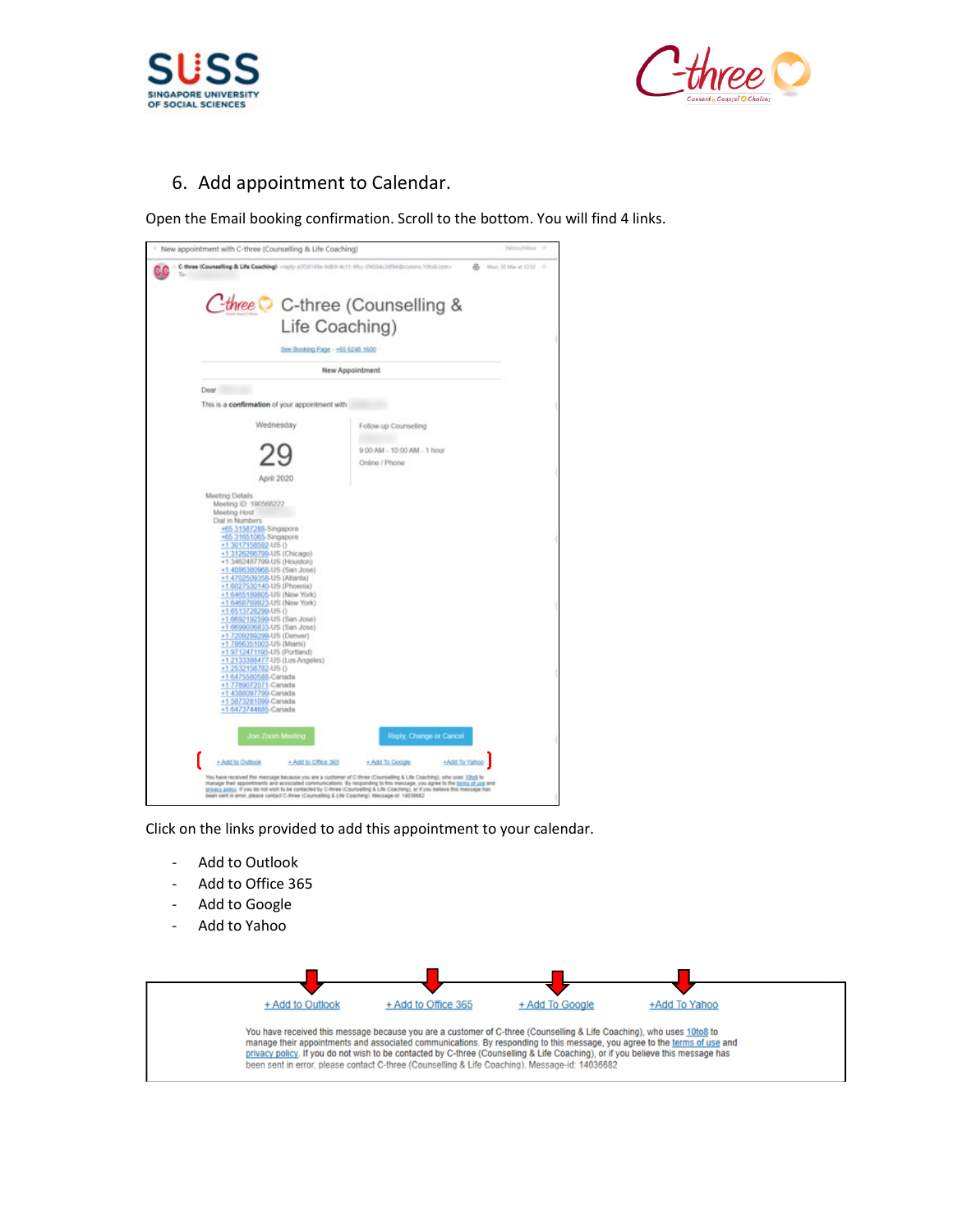



# 7. Messaging to Admin or Counsellor or Coach.

Open the booking confirmation (SMS or Email), then click on the link. You will be re-directed to C-three webpage with your appointment details shown.

#### SMS

| $+65$                                                                                                 |  |
|-------------------------------------------------------------------------------------------------------|--|
| Monday, today                                                                                         |  |
| From C-three: Your appointment is<br>confirmed on the 29 April, 9am +08. For<br>more http://10to8.co/ |  |

### Email

|                                                                                                                                                                                                                                                                                                                                                                                                                     | - New appointment with C-three (Counselling & Life Coaching) | Yahoo/Inbox 11              |
|---------------------------------------------------------------------------------------------------------------------------------------------------------------------------------------------------------------------------------------------------------------------------------------------------------------------------------------------------------------------------------------------------------------------|--------------------------------------------------------------|-----------------------------|
| C-three (Counselling & Life Coaching) <apply-alt7sh10la-6db9-4c11-9fcr-1f4508c10f96@comms.10to8.com></apply-alt7sh10la-6db9-4c11-9fcr-1f4508c10f96@comms.10to8.com>                                                                                                                                                                                                                                                 | Cthree C C-three (Counselling &                              | B Mon, 30 Mar at 12:52 - 11 |
|                                                                                                                                                                                                                                                                                                                                                                                                                     | Life Coaching)                                               |                             |
|                                                                                                                                                                                                                                                                                                                                                                                                                     | See Booking Page - +65 6248 1600                             |                             |
|                                                                                                                                                                                                                                                                                                                                                                                                                     | New Appointment                                              |                             |
| Dear<br>This is a confirmation of your appointment with                                                                                                                                                                                                                                                                                                                                                             |                                                              |                             |
| Wednesday                                                                                                                                                                                                                                                                                                                                                                                                           | Follow-up Counselling                                        |                             |
|                                                                                                                                                                                                                                                                                                                                                                                                                     | 9:00 AM - 10:00 AM - 1 hour<br>Online / Phone                |                             |
| <b>April 2020</b><br>Meeting Details<br>Meeting ID: 190568222<br>Meeting Host<br><b>Dial in Numbers</b><br>+65 31587288-Singapore<br>+65 31651065-Singapore<br>+1 3017158592-US ()<br>+1 3126266799-US (Chicago)<br>+1 3462487799-US @louston)                                                                                                                                                                      |                                                              |                             |
| +1 4066380968-US (San Jose)<br>+1 4702509358-US (Atlanta)<br>+1 6027530140-US (Phoenix)<br>+1 6465189805-US (New York)<br>+1 6468769923-US (New York)<br>+1 6513728299-US ()<br>+1 0592192599-US (San Jose)<br>+1 0099006833-US (San Jose)<br>+1 7209289299-US (Denver)<br>+1 7866351003-US (Miami)<br>+1 9712471195-US (Portland)<br>+1 2133388477-US (Los Angeles)<br>+1 2532158782-US ()<br>+1 6475580588-Canada |                                                              |                             |
| +1 7789072071-Canada<br>+1 4388097799-Canada<br>+1 5873281099-Canada<br>+1 6473744685-Canada                                                                                                                                                                                                                                                                                                                        |                                                              |                             |
| <b>Join Zoom Meeting</b>                                                                                                                                                                                                                                                                                                                                                                                            | Reply, Change or Cancel                                      |                             |